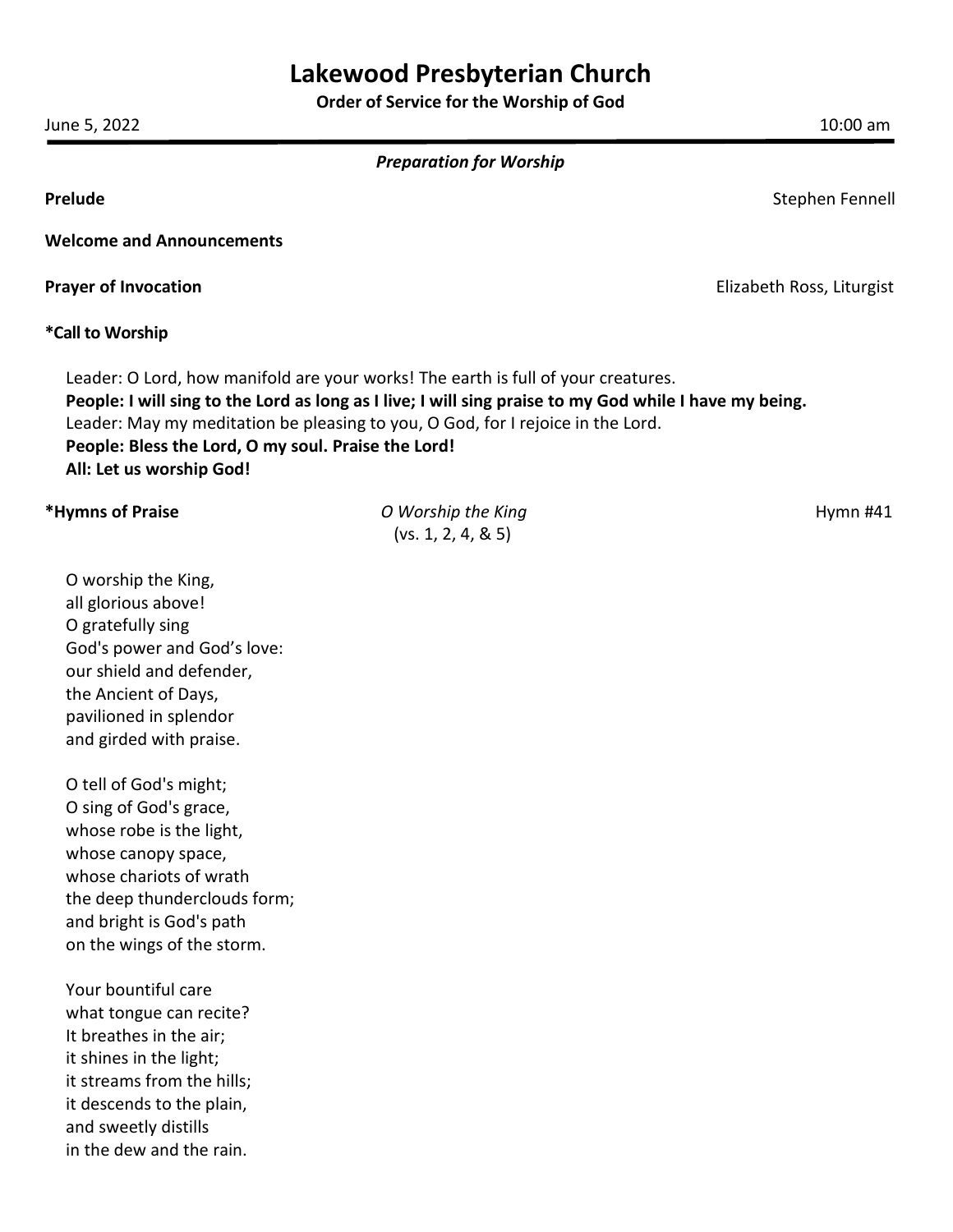Frail children of dust, and feeble as frail, in you do we trust, nor find you to fail; your mercies, how tender, how firm to the end, our Maker, Defender, Redeemer, and Friend.

#### **\*Unison Prayer of Confession**

O God, like bones in the desert our faith is dried up and lifeless. The winds of false doctrine sear our sprit; the heat of conflict saps our strength. We seek an oasis to escape your judgement; we wander aimlessly in search of direction. Have mercy upon us and fill us anew with your Spirit. Give us counsel and guidance and forgive us our waywardness.

#### **\*Assurance of Pardon**

#### **\*Gloria Patri**

Glory be to the Father, and to the Son, And to the Holy Ghost; As it was in the beginning, is now, and ever shall be, World without end. Amen, amen.

### **The Children's Time**  Nancy Carlton

# 2626262

#### *The Sacrament of Baptism* Insert

### *The Act of Offering*

**Offertory** *If You Search With All Your Heart* Craig Courtney Kimberly Fishman - Solo

## **\*Doxology**

Praise God from whom all blessings flow Praise him all creatures here below Praise him above, ye heavenly hosts Praise Father, Son, and Holy Ghost

# **\*Prayer of Dedication**

*The Word of God Proclaimed*

### **Scripture** Acts 2:1-21

**Sermon** *Particulary and a revenue to the value of value of value of value of value of value of value of value of value of value of value of value of value of value of value of value of value of value of value of value o*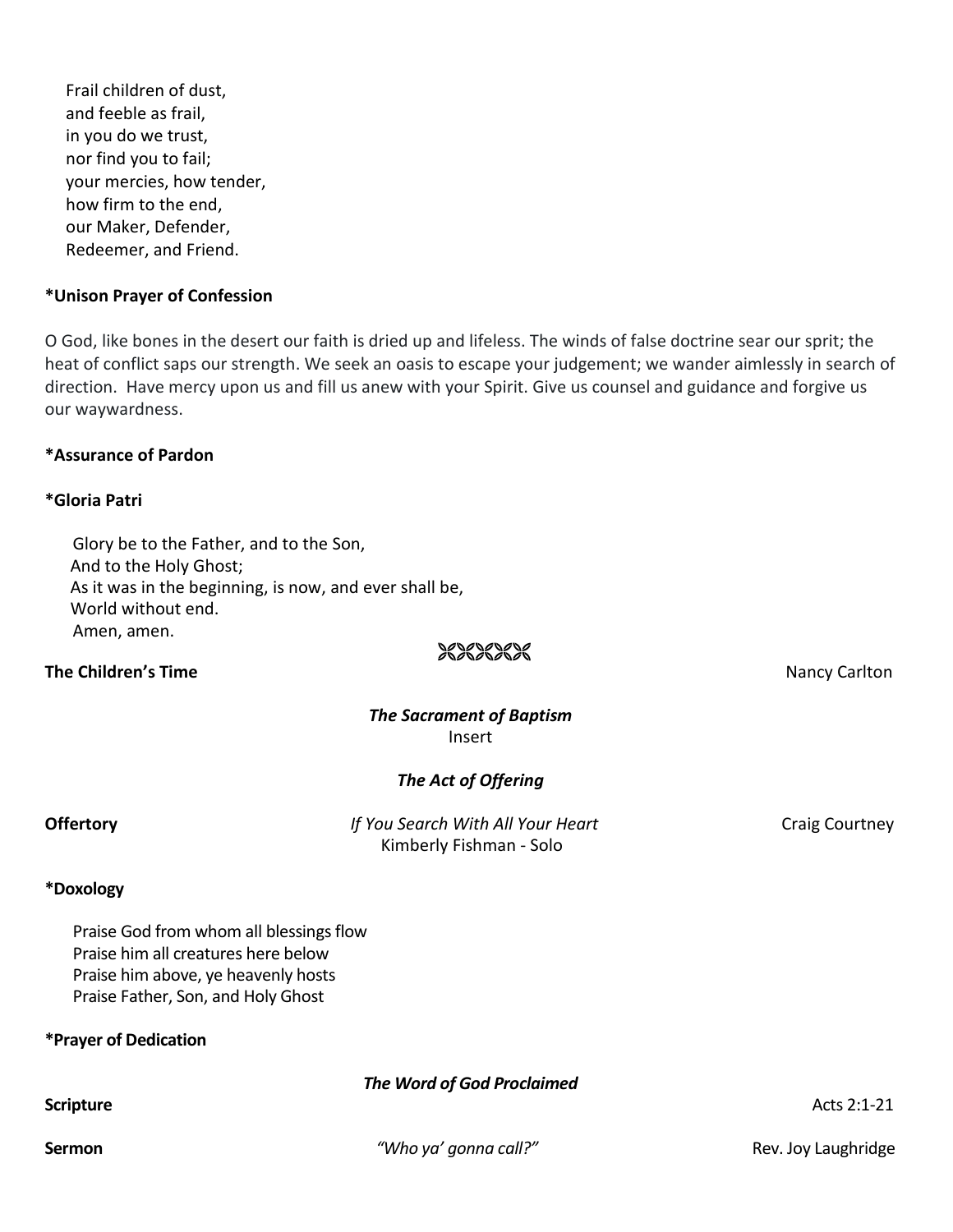# *The Word of God Proclaimed in Sacrament*

| <b>Hymn of Preparation</b>                                                                                                                      | Come to the Table of Grace                        | Hymn #507 |
|-------------------------------------------------------------------------------------------------------------------------------------------------|---------------------------------------------------|-----------|
| Come to the table of grace.<br>Come to the table of grace.<br>This is God's table; it's not yours or mine.<br>Come to the table of grace.       |                                                   |           |
| Come to the table of peace                                                                                                                      |                                                   |           |
| Come to the table of love                                                                                                                       |                                                   |           |
| Come to the table of hope                                                                                                                       |                                                   |           |
| Come to the table of joy                                                                                                                        |                                                   |           |
| <b>Invitation to the Lord's Table</b>                                                                                                           |                                                   |           |
| Prayers of Thanksgiving and the Lord's Prayer                                                                                                   |                                                   |           |
| <b>Sharing of the Bread and Cup</b>                                                                                                             |                                                   |           |
| <b>Prayer After Communion</b>                                                                                                                   |                                                   |           |
|                                                                                                                                                 |                                                   |           |
|                                                                                                                                                 | <b>Blessing and Benediction</b>                   |           |
| *Hymn of Commitment                                                                                                                             | All Things Bright & Beautiful<br>(vs. 1, 2, 8, 4) | Hymn #20  |
| Refrain:<br>All things bright and beautiful,<br>all creatures great and small,<br>all things wise and wonderful,<br>the Lord God made them all. |                                                   |           |
| Each little flower that opens,<br>each little bird that sings,<br>God made their glowing colors;<br>God made their tiny wings.<br>(Refrain)     |                                                   |           |

God gave us eyes to see them, and lips that we might tell how great is God Almighty, who has made all things well. (Refrain)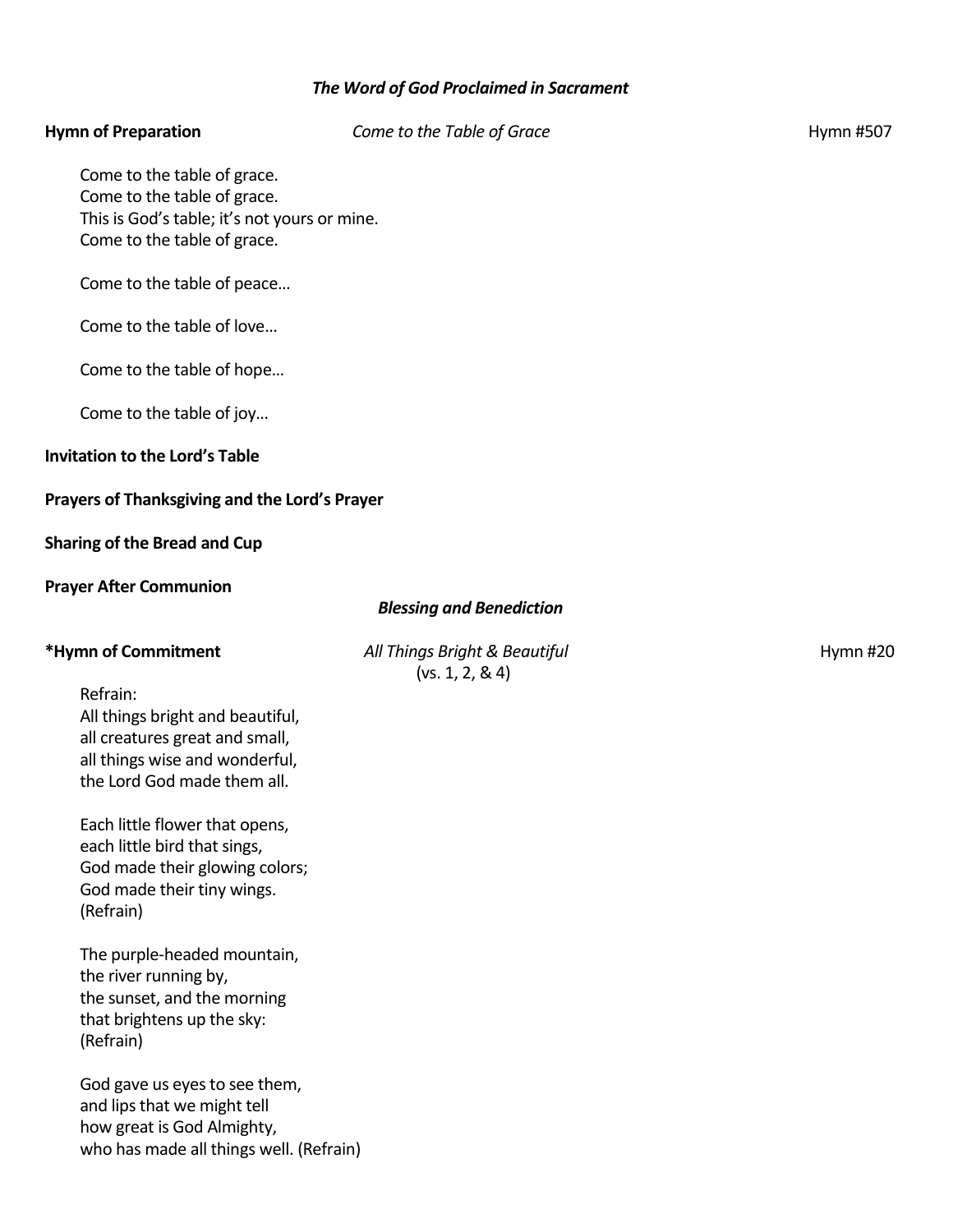#### **\*Indicates Congregation Standing**

| <b>Duty Elders for May:</b>                                                                                                                 | Catie Wallace<br>Chuck Atkins<br>Tom Vermilya                                         |  |  |  |
|---------------------------------------------------------------------------------------------------------------------------------------------|---------------------------------------------------------------------------------------|--|--|--|
| Liturgist:                                                                                                                                  | Elizabeth Ross                                                                        |  |  |  |
| <b>Senior Pastor:</b><br>Director of Youth & Christian Education:<br><b>Director of Music:</b><br><b>Parish Associate:</b>                  | Rev. Joy Laughridge<br><b>Brian Mitchell</b><br><b>Tony Testino</b><br>Vickie Bossuot |  |  |  |
| The Floral Arrangement in the Chancel this morning is given by<br>Kathy & Dan Burns in honor of their 29 <sup>th</sup> wedding anniversary. |                                                                                       |  |  |  |



Upcoming Events

### **Sunday 6/5**

• All-church luncheon with Yes Sir BBQ immediately following the worship service

### **Tuesday 6/14**

• 1:30 pm - Presbyterian Women Bible Study in the Coleman Room

#### **Sunday 6/19**

• Coffee & Conversation immediately following the service

#### **Monday-Friday 6/20 - 6/24**

• 9 am - Noon - Monumental VBS - Volunteers needed - Contact the church office for more information

#### **Scan the QR Code to:**

- Download a full copy of the newsletter
- Register for events
- Sign up to receive our newsletter in your inbox